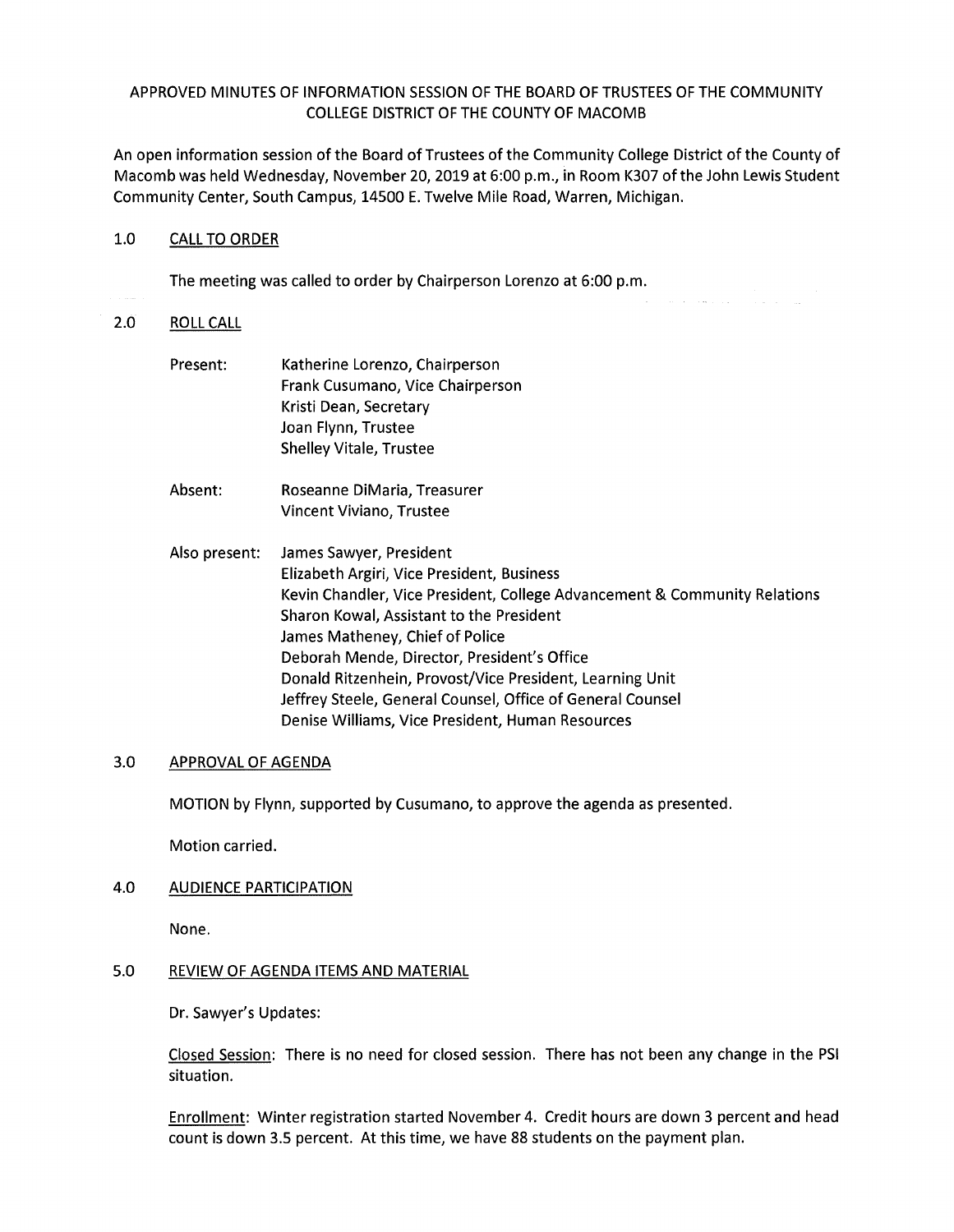Residency Policy, First Reading: For clarification, the definition of an athlete has been changed to a "rostered" athlete.

#### Land Updates:

15 Mile Road and Hayes Property- This deal has closed.

• At the October meeting, Trustee Cusumano inquired if the college had any claims with the title company regarding the discrepancy with the property description. General Counsel researched the inquiry and discovered that the college's general council and business manager at that time knew there was only 5.29 usable acres at the parcel. As such, General Council does not see any grounds to file a claim against the title company.

Healthier Way/Commons Drive Property - There are some title issues with the property we are selling to the Macomb Intermediate School District to be shared jointly with Henry Ford Hospital that need to be resolved but nothing that should stop the sale.

Wayne State University's Macomb Education Center on Hall Road -- Dr. Sawyer has had preliminary conversations with Ahmad Ezzeddine at WSU. Dr. Sawyer anticipates slow progress on this through the end of the calendar year, but he will continue to stay in contact with Dr. Ezzeddine.

• Trustee Cusumano asked if the building has been remediated for asbestos and other hazmat materials. J. Sawyer said WSU did a complete renovation in 2008/2009 but he would have to ask them to be 100 percent certain.

Comedy & Cocktails: Thank you to those who were able to attend. Over 350 people attended. The net proceeds were over \$80,000, the most we have ever raised. Congratulations to Christina Ayar and her team, they did a fabulous job. C. Ayar and W. Woods worked together in picking a great act that was quite a crowd pleaser.

Veteran's Day Celebration held on Friday, November 8. This event started a few years ago with a request by one of our veteran students to have a celebration more meaningful for veterans. The event developed into a breakfast and photo display. It started modestly with a few students participating, but this year we had 19 students involved who shared over 200 pictures. Trustee Flynn attended. The students do a fantastic job displaying very impressive pictures that range from their military service to their families. We were also happy to have the new commander of the 127<sup>th</sup> Wing at Selfridge, Brigadier General Rolf Mammem, join us.

Annual People, Vets and Pets Event held on October 26. Dr. Lori Renda-Francis and her team do an incredible job with this event. It always brings hundreds of people to campus to see our vet tech area.

Adjunct Faculty Service Awards held on November 8. We had a nice turnout of adjunct faculty with about 200 people attending. Trustees Flynn and Vitale attended. It was a very positive night.

Fire Academy Graduation held on November 11. Academy 73 had 19 cadets graduate. The Police Academy graduation is on December 17.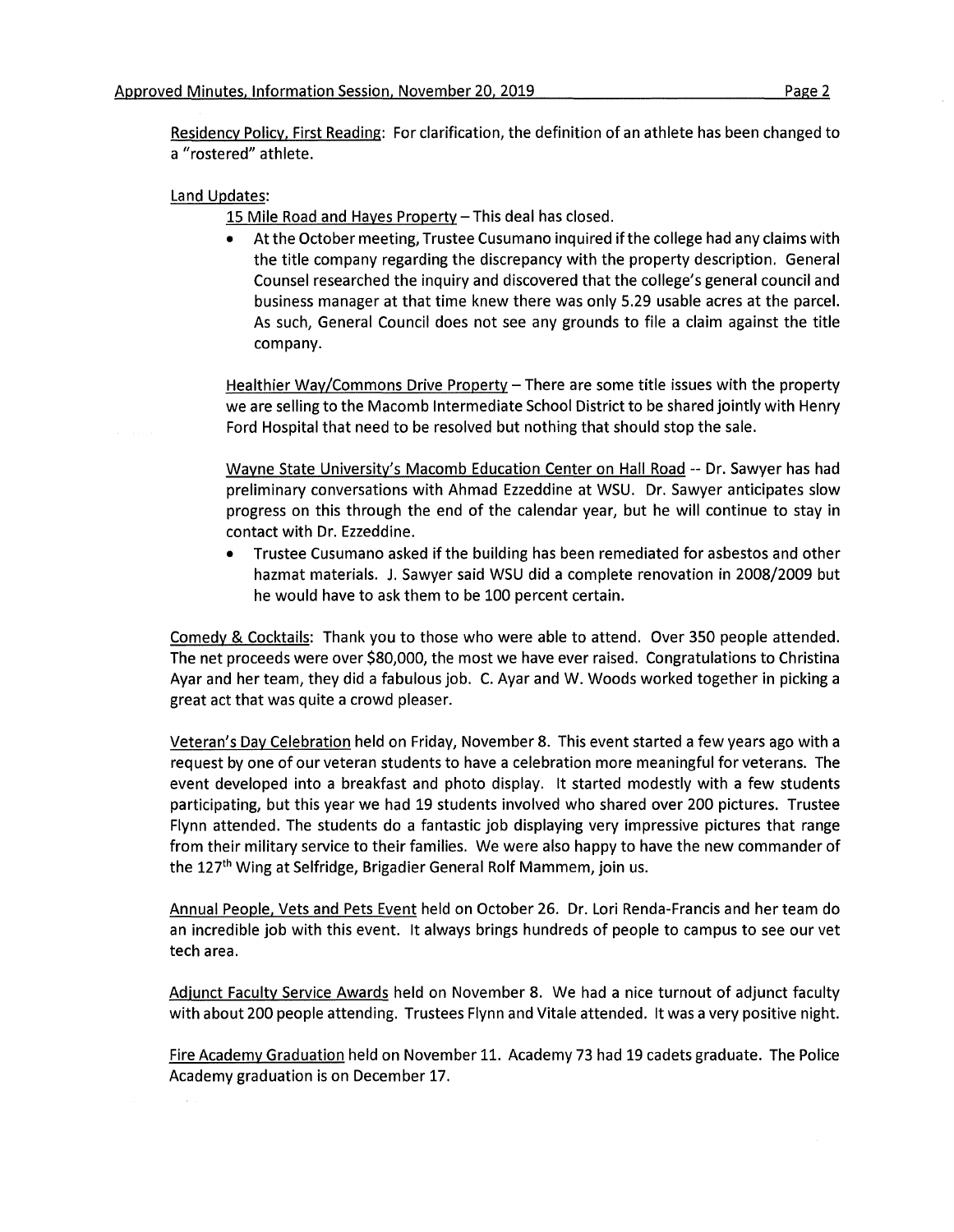Hosted Lt. Governor Garland Gilchrist on October 28. The Lt. Governor has been traveling across the state on a listening tour visiting 18 urban areas, including Warren. The Lt. Governor had five specific issues he was seeking input on and the theme that resonated throughout the different sessions was the lack of opportunity for young people. This visit was for data collection for the Lt. Governor and he was unsure how the information collected would be deployed. Dr. Sawyer was invited to the pre-session along with Mayor Fouts, Representatives Lori Stone, Nate Shannon, Senator Paul Wojno, Sterling Heights councilman Mike Radtke, the CAO from Warren Con District and a few others.

Hosted Congressman Andy Levin on November 11 for a round table discussion seeking input on the Workforce Innovation and Opportunity Act (WIOA), the main workforce legislation that changed a few years ago. Congressman Levin was seeking feedback on WIOA and sharing his thoughts on how he would like to have employers more engaged in paying for that workforce training. This discussion was a listening session for the Congressman as well and we do not know what the result will be. Dr. Sawyer attended along with Don Hutchison, Dean, Engineering & Advanced Technology and Patrick Rouse, Director, Workforce & Continuing Education. Representatives from the Wayne, Oakland and Macomb Michigan Works! Offices were there also.

Dr. Sawyer said it is a credit to the college and to our staff that these important visitors seek out the college to host their events. Their events go very well when they are here because of the professionalism of the Conference Services staff, the coordination by Nicole McKee from his office and the active involvement of the police. This is good for the college, it is nice visibility and gives us a seat at the table.

December Meeting Afterglow: Dr. Sawyer invited the trustees and PC members along with their guests for an afterglow after the board meeting on December 18 to celebrate the end of the semester. Please let Ms. Kowal, over the next couple of weeks, if you will be attending.

December 13 - Commencements are at the Macomb Center for The Performing Arts at 7 p.m.

# 6.0 ISSUE AND UPDATES

# 1. Strategic Plan 2025 Approval

Dr. Sawyer said Strategic Plan 2025 is a very significant event for the college. The planning process has been comprehensive including the board's involvement and valuable input. A number of people across the college have put forth a lot of time and effort working on this and identifying our plans going forward to serve our students and community better.

Dr. Sawyer asked if the trustees had any questions or concerns about the strategic plan to address before the regular meeting.

There was none.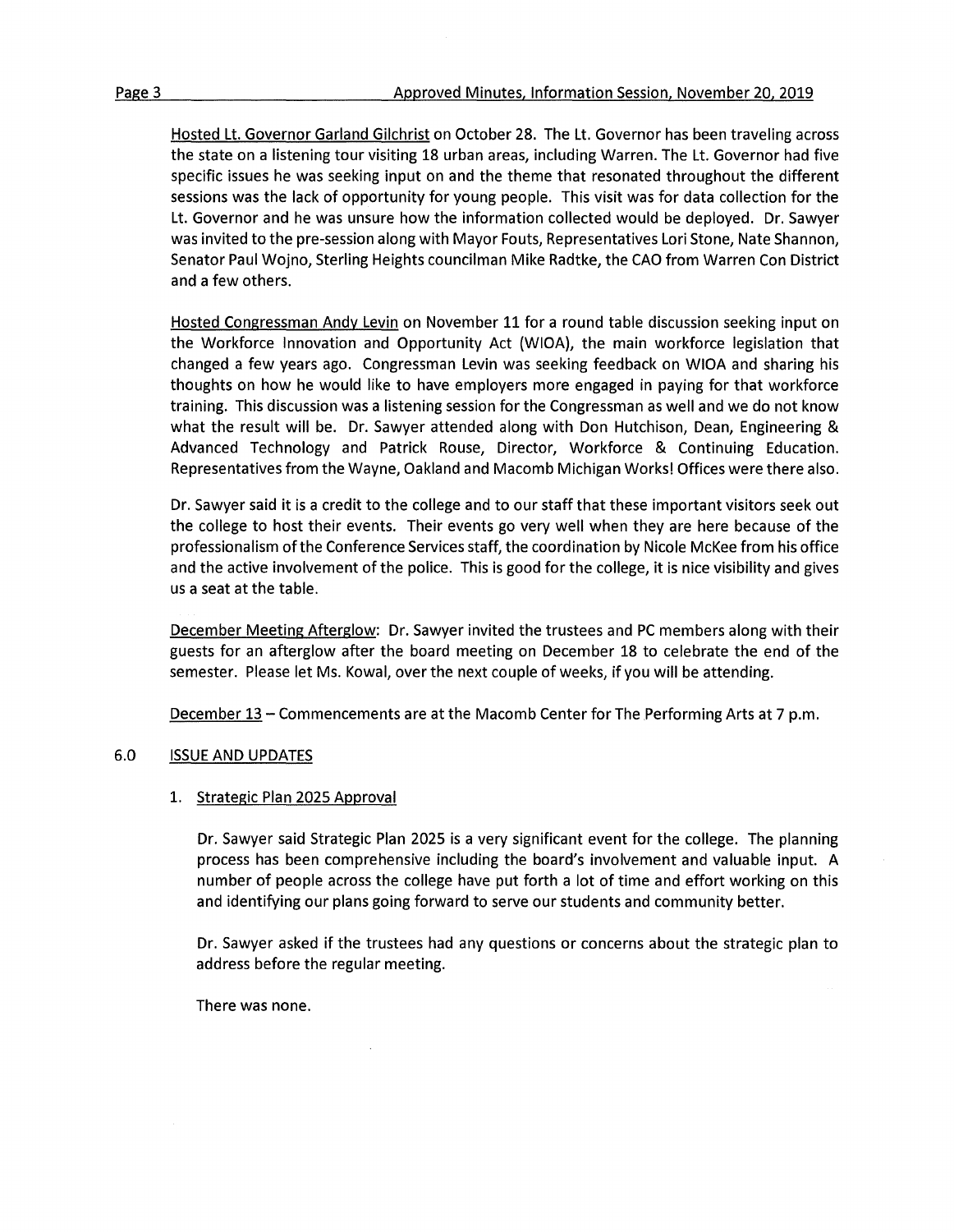#### 2. Investment Manager Update

Dr. Sawyer said Ms. Argiri is going to provide an update on our investigation into hiring the services of an investment manager. This is all in relation to the conversations we have had about managing our investment portfolio within the limited options available in the Community College Act or looking into the services of an investment manager and working within the confines of that.

Ms. Argiri said in response to the request for proposal (RFP) for investment management services, nine firms submitted proposals. Five of the firms are located in Michigan. The fees range from \$115,000 per year to \$700,000 per year. Some of the costs include custodial fees as well. The committee held interviews on November 15 and continue to work on their recommendation to the board in December.

Trustee Cusumano asked whether the Foundation uses Vanguard Mutual Funds. Ms. Argiri said the Foundation uses the services of Plante & Moran Financial Advising Group, so the Foundation is invested in several mutual funds. Trustee Cusumano asked if the board will be presented with what the anticipated increase will be on the return on investment with an advisor compared to putting money in a mix of mutual funds. He also asked if Plante & Moran responded to the RFP. Ms. Argiri said Plante & Moran did not bid on it. He asked if they were advised there was an RFP. Ms. Argiri said they were but did not submit a proposal. Ms. Argiri said if we are moving forth with a recommendation on an investment manager, her hope is to demonstrate how value will be added with respect to financial and other benefits.

Dr. Sawyer said we will continue our analysis and report back to the board.

3. Presentation on the Policy for Awarding of Associate Degrees and Academic Certificates

Dr. Sawyer said in October he briefed the board that we were looking to change our degree structure from 62 credit hours for degrees to 60 credit hours for degrees and how that change is seen as being advantageous for our students in making degrees more attainable. With the recently negotiated Michigan Transfer Agreement, the change puts us more in line with the 28 community colleges and the 15 public universities as well as a handful of private universities. Dr. Ritzenhein will give a brief presentation and share our thoughts on why we are making this recommendation to the board.

The degree structure is governed by the board policy Associate Degrees and Academic Certificates. On the agenda is the first reading of that policy change - from 62 credit hours to 60 credits hours.

Dr. Ritzenhein gave his presentation.

- Macomb requires 62 credits but the Higher Learning Commission (HLC) does not and never has to our knowledge. The requirement for an associate degree at a community college is 60 credits. Most of our colleagues in the state have 60 credit requirements not 62.
- Why does Macomb require 62 credits? Macomb's first catalog from 1954 states that a diploma will be awarded to students who complete 60 semester hours of an approved planned program and 2 hours of credit in physical education. We have required some version of physical or wellness education ever since.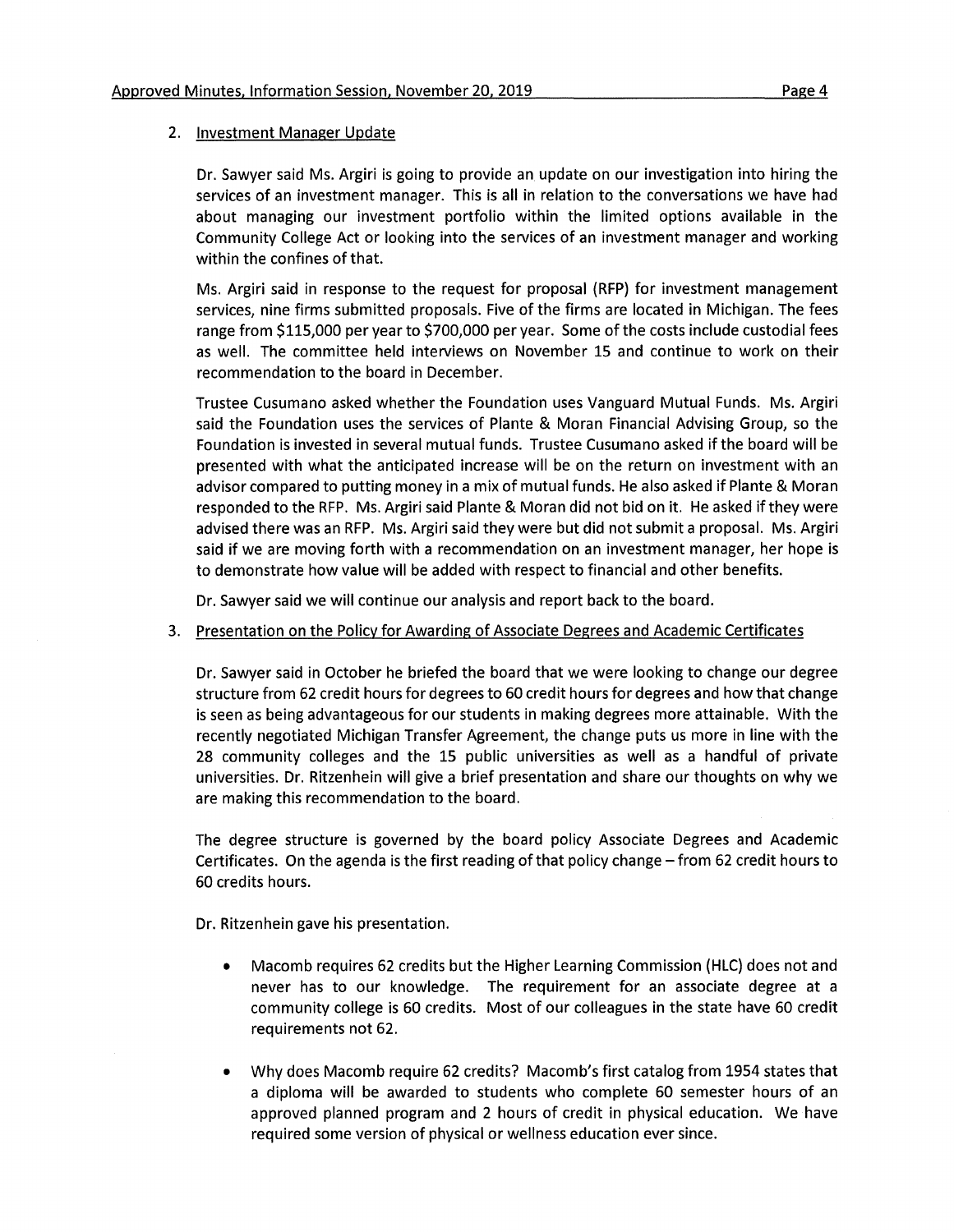- Through the years, physical education has undergone a few name changes but it has remained a standalone. We put our basic education program into groups and physical education has always been a standalone group IV requirement of two or three credits.
- In 2014, we had the Michigan Transfer Agreement and that needed to change. Getting 28 community colleges and 15 universities to agree on what constitutes a general education of an undergraduate student is a momentous accomplishment. The policy states 30 credits, with at least a C in each of those credits, transfers automatically in fulfillment of every public universities general education requirements.
	- However, we had to make sure our degree aligned with the requirements needed to meet the Michigan Transfer Agreement. In some cases, we found that we were not in alignment. The faculty worked very hard to change their courses, their requirements and now we are aligned with our associate of arts and associate of science degrees.
- What does this mean for health and physical education? It does not fulfill the Michigan Transfer Agreement and is no longer a standalone group V requirement. It is offered in the associate of applied science degrees. We now offer two applied science degrees that lead to careers in health and wellness. One is the health and wellness promotion degree and the other is exercise science.

In summary, we have aligned our transfer degrees to meet the Michigan Transfer Agreement, the two-credit health and wellness requirement is gone, health and wellness has been reinvented in two new programs that started this fall. Our recommendation is to reduce our degrees from a 62-credit requirement to a 60-credit requirement, which aligns with the Michigan Transfer Agreement, HLC and the vast majority of our colleagues.

Trustee Cusumano asked why was this issue not addressed sooner. Dr. Ritzenhein said because the Michigan Transfer Agreement did not exist. All of our transfer agreements were one-on-one and students did not complete. They often transferred without a degree.

Trustee Vitale said with the Michigan Transfer Agreement all 60 of those credits will transfer to any public university in the state. Dr. Ritzenhein said not the 60, but the 30 credits that fulfill our basic education. However, for the 60 credits, we all agree on the requirements for 12 specific majors and they will transfer. He said four of them are well on their way and the other eight are scheduled in the year ahead. Dr. Sawyer said those 12 majors were selected based on demand.

Trustee Dean asked how many years it takes to get an associate's degree. Dr. Sawyer said that it varies based on the number of classes a student chooses to take in a given term and whether or not they go in the summer. We know approximately 70 percent of our students go part-time. Across the board, the average number of credits our students take is eight.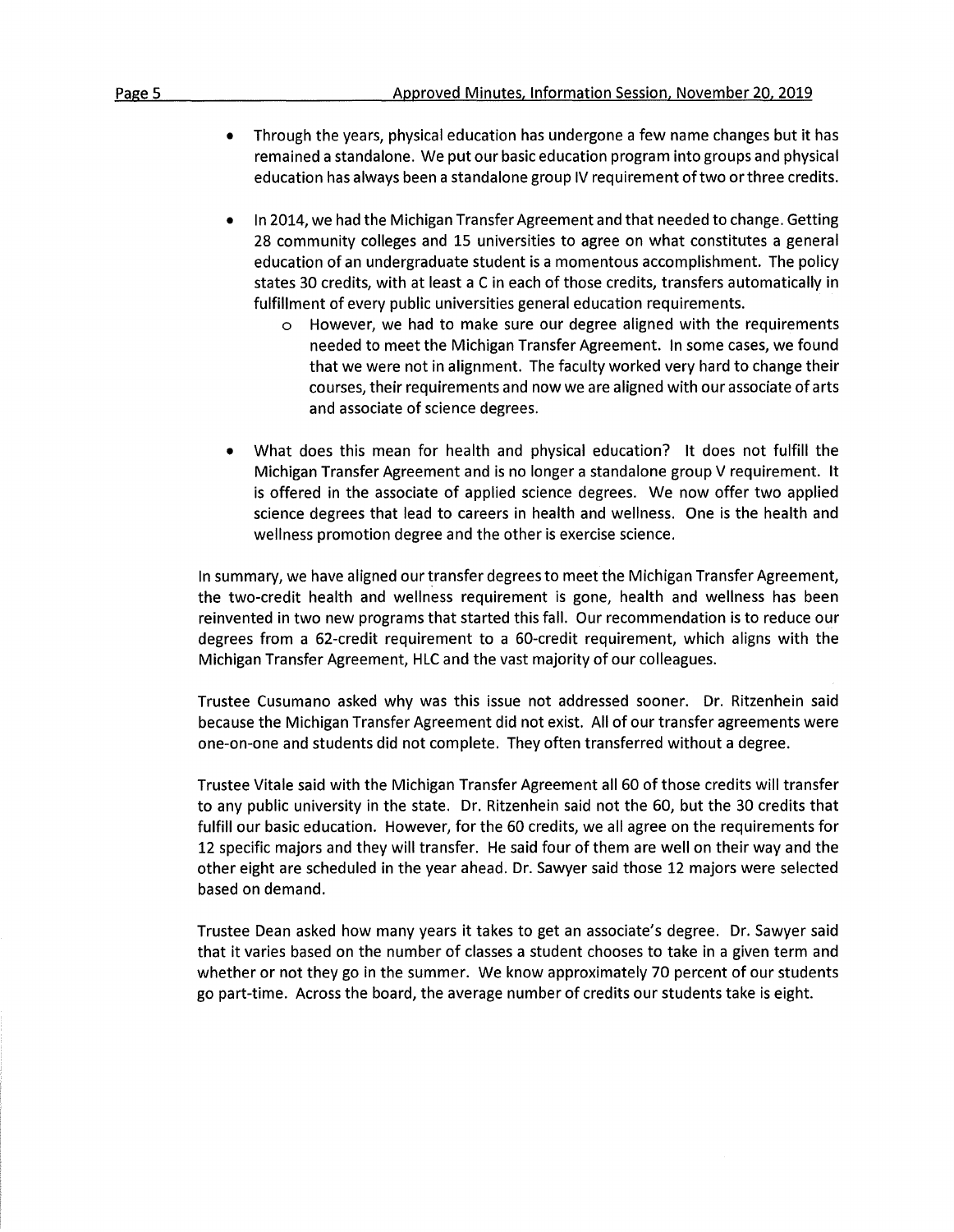Trustee Dean said if a student went full-time are all of the classes offered so they can actually get an associate's degree in a two-year period. Dr. Sawyer said yes, but there is a caveat because some of the advanced classes do not run every term. We share that information with students, but in areas where the curriculum is very defined, nursing for example, that is a very rote curriculum, very set process, they go through as a cohort. That is an example of if you follow that plan you will be done in two years, but you have already taken some classes prior to that to qualify.

Trustee Dean said she would like to see that if a student is going for an associate's degree that it can be obtained in two years versus her hearing that a class is not offered so the student has to wait until it is. Dr. Sawyer said we would need to know the specifics because there are some advanced courses that only run once a year and that is driven by demand. It could happen, but fairly unlikely. Dr. Ritzenhein agreed, saying that is why students meet with counselors and we are committed to the Guided Pathways approach to get a student on a path and to keep a student on a path. Sometimes that means planning ahead and once we roll out year long registration it will be much easier for students to think ahead and know a class is only offered in the winter so they can plan on taking other classes in the fall. Trustee Vitale stated that she wants to know if that does become a prevalent problem. If classes are not being offered and students cannot get their associates degree, she wants to be kept updated on that in case it becomes an issue.

Trustee Cusumano said in relation to the enrollment data, there was a trend upward of the students taking more classes with slightly higher credit loads, is that still the case. Dr. Sawyer said yes, over the last year or two. Dr. Carrie Jeffers, Registrar, said we have seen an increase over the last year or two; right now, we are plateaued with enrollment. She said we are only two weeks into the enrollment cycle and tuition is not due until December 10. When we do our first sweep of students who have not paid yet then we will have a better understanding of where we are at.

Trustee Cusumano said the board has been amending the meeting calendar away from the established bylaws for several years now. The bylaw, as he reads it says, if there is some reason for conflicts, which would make it advisable to make a change in the schedule regular meetings, the meeting dates, times and/or locations may be changed by action of a majority of the board members. Would that be an action of the majority of board members of the seven board members or those present? Mr. Steele said he thinks it is the seven board members because you are making an amendment to the actual bylaws.

Trustee Dean said the board made the change based on one trustee who recommended moving the meeting from Tuesday to Wednesday and he has not attended many board meetings. We have done it for one person and now he does not show up. Trustee Cusumano said no disrespect to the board member, because he understands he has some issues, but he also ran for an office that conflicted with the schedule. Trustee Cusumano added that when a person runs for multiple public offices, that should be taken into account.

Trustee Cusumano said the schedule change has created some conflicts for him because Wednesdays are the day he usually attends certain functions as a citizen, so he is going to be making a motion to reestablish the schedule as set forth in policy and see whether that garners a majority vote or not.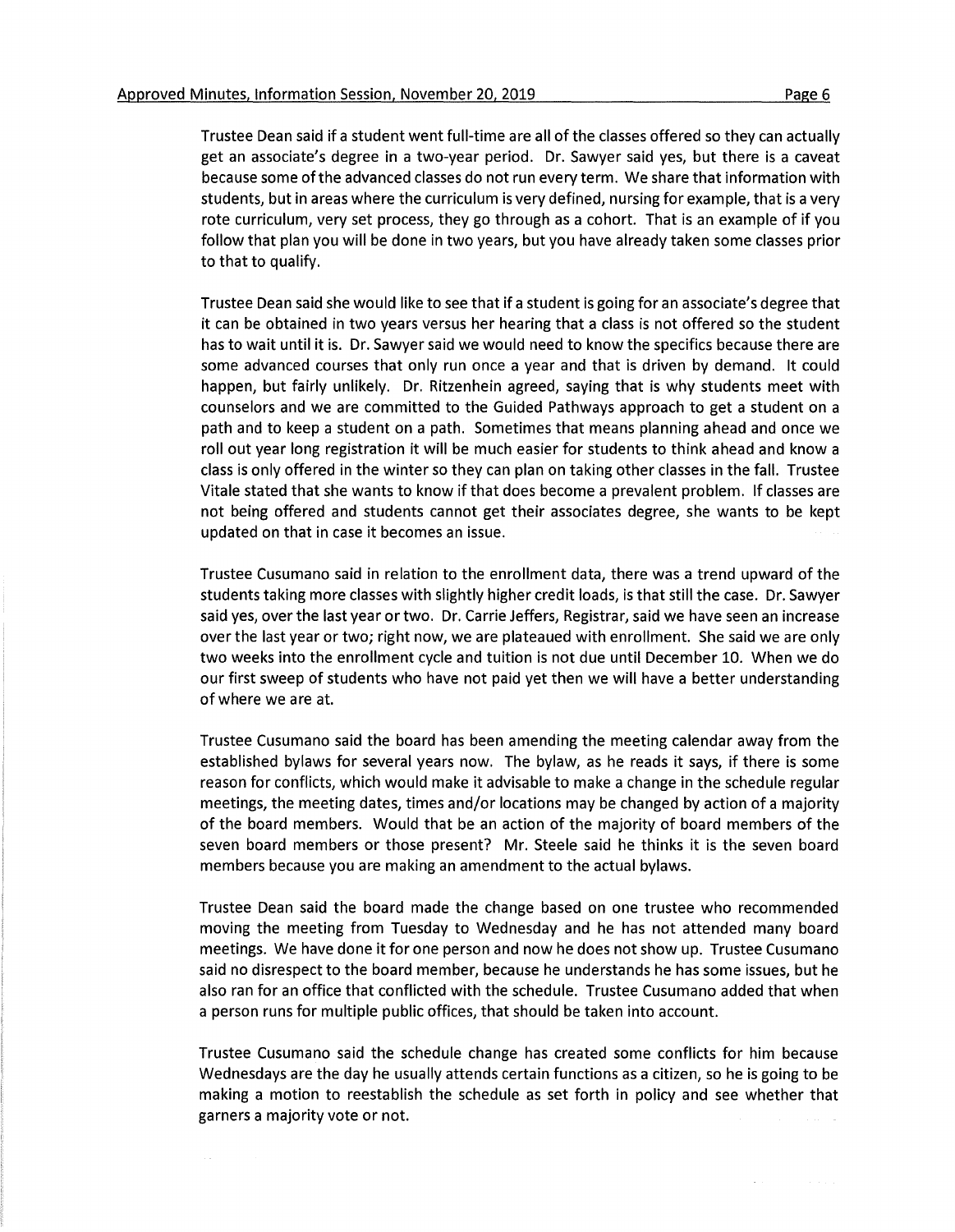Trustee Flynn commented that both of the new hires on the personnel report are from Michigan. Were they promoted from within? Ms. Williams responded yes, they are both adjunct faculty. Dr. Sawyer said that is similar to hiring within, it is analogous with that. Ms. Williams said 67 percent of our full time faculty came from adjunct faculty.

Trustee Flynn said if a board member is not attending meetings then something has to be done. Trustee Cusumano said that he believed the college once looked into whether the board could declare a vacancy, or impose sanction, if a trustee stopped attending meetings. He knows this is not set forth in the Community College Act. However, he asked whether a self-autonomous board can do something to encourage attendance on a consistent basis. Mr. Steele stated that he has not researched whether the board can expel a trustee. He does not think there is anything in the board's bylaws that addresses that issue. He would have to look at the Community College Act or other statutes to determine whether the board has authority to do that, given that trustees are elected officials. Trustee Cusumano requested Chair Lorenzo to query the board for consensus to allow general counsel to research available options for this board and future boards to remedy that potential of occurring. Chair Lorenzo asked if there was a consensus to move in that direction. There was consensus. Mr. Steele will research it.

Trustee Vitale said she knows that at community colleges many adjunct faculty are professionals in a variety of fields and are teaching in addition to their daily job. There are also so many fields that people get four-year degrees in with the idea of getting a professorship at some point. When she was younger that was doable, but because of the temperament and finances at colleges, it is almost impossible to realize that kind of position, everything is adjunct across the board. She said some people do aspire to teach full time so if we can support that in any way it is always a great thing. Dr. Sawyer said it is in our best interest too, because we know these people. It adds value and strength to our faculty enabling us to pick good candidates.

Trustee Flynn asked about the meeting on the 2020 calendar of meetings scheduled at east campus. Dr. Sawyer said a couple of years ago we held a board meeting there to give the trustees a chance to visit that campus. In addition, K building is closing for renovation so it made sense to schedule a meeting there. Trustee Dean asked if there will be a tour of the campus and Dr. Sawyer said that we could do that. Trustee Flynn asked if a meeting could be scheduled at MTEC. Dr. Sawyer said we could, there is space. It is a high bay area and not the best acoustically, making it a little difficult to hear, but we can do it. Chair Lorenzo polled the board on their interest in having a board meeting at MTEC. The board is interested and interested in a tour of the facility.

#### 7.0 Closed Session

There was no need to go into closed session.

#### 8.0 ADJOURNMENT

MOTION by Cusumano, supported by Dean, to adjourn the meeting.

Motion carried.

The meeting adjourned at 6:40 p.m.